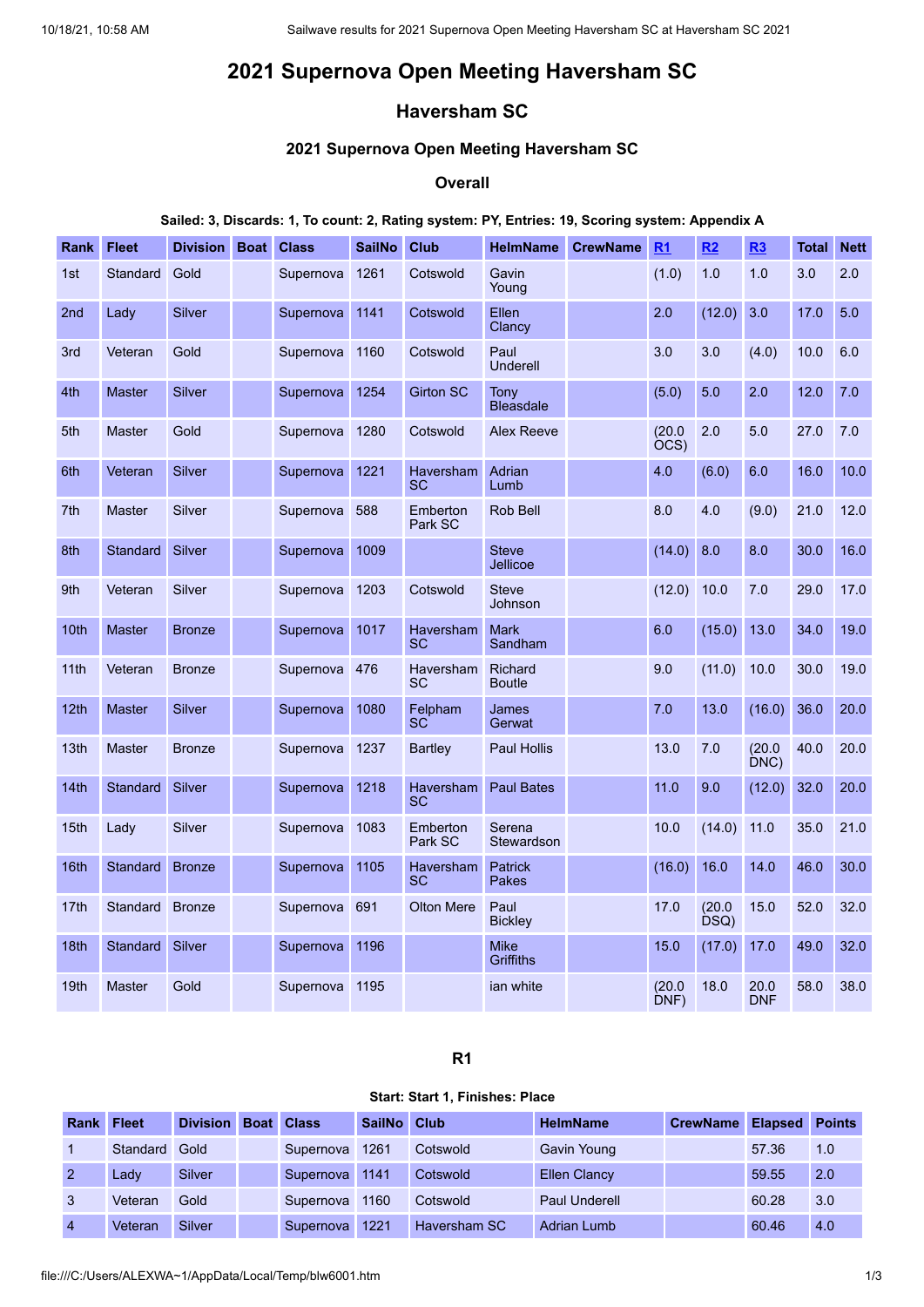10/18/21, 10:58 AM Sailwave results for 2021 Supernova Open Meeting Haversham SC at Haversham SC 2021

| Rank           | <b>Fleet</b>    | <b>Division</b> | <b>Boat</b> | <b>Class</b> | <b>SailNo</b> | <b>Club</b>             | <b>HelmName</b>       | <b>CrewName</b> | <b>Elapsed</b> | <b>Points</b> |
|----------------|-----------------|-----------------|-------------|--------------|---------------|-------------------------|-----------------------|-----------------|----------------|---------------|
| 5              | <b>Master</b>   | Silver          |             | Supernova    | 1254          | <b>Girton SC</b>        | <b>Tony Bleasdale</b> |                 | 60.48          | 5.0           |
| 6              | <b>Master</b>   | <b>Bronze</b>   |             | Supernova    | 1017          | <b>Haversham SC</b>     | Mark Sandham          |                 | 60.58          | 6.0           |
| $\overline{7}$ | <b>Master</b>   | Silver          |             | Supernova    | 1080          | Felpham SC              | James Gerwat          |                 | 61.08          | 7.0           |
| 8              | <b>Master</b>   | Silver          |             | Supernova    | 588           | <b>Emberton Park SC</b> | Rob Bell              |                 | 61.12          | 8.0           |
| 9              | Veteran         | <b>Bronze</b>   |             | Supernova    | 476           | Haversham SC            | <b>Richard Boutle</b> |                 | 61.24          | 9.0           |
| 10             | Lady            | <b>Silver</b>   |             | Supernova    | 1083          | <b>Emberton Park SC</b> | Serena Stewardson     |                 | 61.31          | 10.0          |
| 11             | Standard        | Silver          |             | Supernova    | 1218          | Haversham SC            | <b>Paul Bates</b>     |                 | 61.37          | 11.0          |
| 12             | Veteran         | <b>Silver</b>   |             | Supernova    | 1203          | Cotswold                | Steve Johnson         |                 | 61.40          | 12.0          |
| 13             | <b>Master</b>   | <b>Bronze</b>   |             | Supernova    | 1237          | Bartley                 | <b>Paul Hollis</b>    |                 | 61.43          | 13.0          |
| 14             | Standard Silver |                 |             | Supernova    | 1009          |                         | Steve Jellicoe        |                 | 61.50          | 14.0          |
| 15             | Standard        | Silver          |             | Supernova    | 1196          |                         | <b>Mike Griffiths</b> |                 | 61.58          | 15.0          |
| 16             | Standard        | <b>Bronze</b>   |             | Supernova    | 1105          | <b>Haversham SC</b>     | <b>Patrick Pakes</b>  |                 | 62.05          | 16.0          |
| 17             | Standard Bronze |                 |             | Supernova    | 691           | <b>Olton Mere</b>       | Paul Bickley          |                 | 62.07          | 17.0          |
| 18             | <b>Master</b>   | Gold            |             | Supernova    | 1280          | Cotswold                | <b>Alex Reeve</b>     |                 | <b>OCS</b>     | 20.0          |
| 18             | <b>Master</b>   | Gold            |             | Supernova    | 1195          |                         | jan white             |                 | <b>DNF</b>     | 20.0          |

# **R2**

## **Start: Start 1, Finishes: Place**

<span id="page-1-0"></span>

| Rank           | <b>Fleet</b>    | <b>Division</b> | <b>Boat</b> | <b>Class</b> | <b>SailNo</b> | <b>Club</b>             | <b>HelmName</b>       | <b>CrewName</b> | <b>Elapsed</b> | <b>Points</b> |
|----------------|-----------------|-----------------|-------------|--------------|---------------|-------------------------|-----------------------|-----------------|----------------|---------------|
| 1              | Standard        | Gold            |             | Supernova    | 1261          | Cotswold                | <b>Gavin Young</b>    |                 | 57.59          | 1.0           |
| 2              | <b>Master</b>   | Gold            |             | Supernova    | 1280          | Cotswold                | <b>Alex Reeve</b>     |                 | 63.02          | 2.0           |
| 3              | Veteran         | Gold            |             | Supernova    | 1160          | Cotswold                | Paul Underell         |                 | 50.05          | 3.0           |
| $\overline{4}$ | <b>Master</b>   | <b>Silver</b>   |             | Supernova    | 588           | <b>Emberton Park SC</b> | Rob Bell              |                 | 50.36          | 4.0           |
| 5              | <b>Master</b>   | Silver          |             | Supernova    | 1254          | <b>Girton SC</b>        | <b>Tony Bleasdale</b> |                 | 50.42          | 5.0           |
| 6              | Veteran         | <b>Silver</b>   |             | Supernova    | 1221          | <b>Haversham SC</b>     | <b>Adrian Lumb</b>    |                 | 50.44          | 6.0           |
| 7              | <b>Master</b>   | <b>Bronze</b>   |             | Supernova    | 1237          | Bartley                 | <b>Paul Hollis</b>    |                 | 50.57          | 7.0           |
| 8              | <b>Standard</b> | <b>Silver</b>   |             | Supernova    | 1009          |                         | Steve Jellicoe        |                 | 51.03          | 8.0           |
| 9              | Standard        | Silver          |             | Supernova    | 1218          | Haversham SC            | <b>Paul Bates</b>     |                 | 51.25          | 9.0           |
| 10             | Veteran         | <b>Silver</b>   |             | Supernova    | 1203          | Cotswold                | Steve Johnson         |                 | 52.51          | 10.0          |
| 11             | Veteran         | <b>Bronze</b>   |             | Supernova    | 476           | Haversham SC            | <b>Richard Boutle</b> |                 | 52.55          | 11.0          |
| 12             | Lady            | <b>Silver</b>   |             | Supernova    | 1141          | Cotswold                | <b>Ellen Clancy</b>   |                 | 53.05          | 12.0          |
| 13             | <b>Master</b>   | <b>Silver</b>   |             | Supernova    | 1080          | Felpham SC              | <b>James Gerwat</b>   |                 | 53.29          | 13.0          |
| 14             | Lady            | <b>Silver</b>   |             | Supernova    | 1083          | <b>Emberton Park SC</b> | Serena Stewardson     |                 | 53.40          | 14.0          |
| 15             | <b>Master</b>   | <b>Bronze</b>   |             | Supernova    | 1017          | Haversham SC            | <b>Mark Sandham</b>   |                 | 55.38          | 15.0          |
| 16             | <b>Standard</b> | <b>Bronze</b>   |             | Supernova    | 1105          | <b>Haversham SC</b>     | <b>Patrick Pakes</b>  |                 | 56.05          | 16.0          |
| 17             | Standard        | Silver          |             | Supernova    | 1196          |                         | <b>Mike Griffiths</b> |                 | 56.40          | 17.0          |
| 18             | <b>Master</b>   | Gold            |             | Supernova    | 1195          |                         | ian white             |                 | 59.52          | 18.0          |
| 19             | Standard        | <b>Bronze</b>   |             | Supernova    | 691           | <b>Olton Mere</b>       | <b>Paul Bickley</b>   |                 | <b>DSQ</b>     | 20.0          |

# **R3**

#### **Start: Start 1, Finishes: Place**

<span id="page-1-1"></span>

| <b>Rank Fleet</b> |               | Division Boat Class |                | SailNo Club |                  | <b>HelmName</b>       | <b>CrewName Elapsed Points</b> |       |               |
|-------------------|---------------|---------------------|----------------|-------------|------------------|-----------------------|--------------------------------|-------|---------------|
|                   | Standard Gold |                     | Supernova 1261 |             | Cotswold         | Gavin Young           |                                | 48.12 | $1.0^{\circ}$ |
|                   | Master        | <b>Silver</b>       | Supernova 1254 |             | <b>Girton SC</b> | <b>Tony Bleasdale</b> |                                | 50.05 | 2.0           |